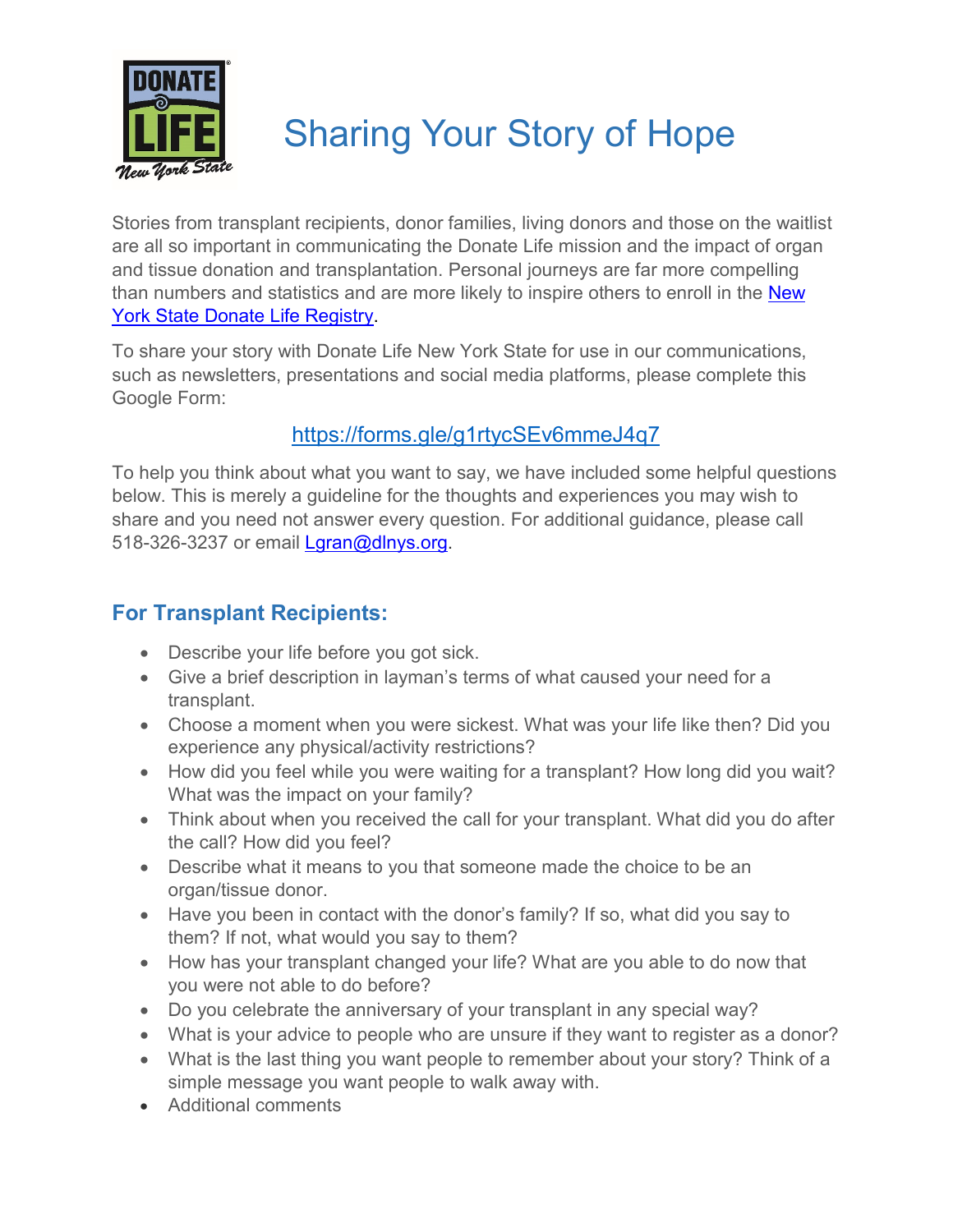### **For Donor Families**

- Please describe the person in your family who was the organ/eye/tissue donor. Think of a favorite story of them you like to tell.
- What event occurred that brought you and your family to make a decision about organ and tissue donation?
- Had your family member previously decided to be an organ donor?
- How was the decision made? Who was involved? Had organ/tissue donation been discussed among family before?
- What was donated? How many people did the donation help?
- Have you been in contact with any of the recipients? Are you interested in meeting them?
- If you know the recipient, how has the transplant affected their life? How has this new relationship affected your life?
- How has being a donor family member changed your life?
- What is your advice to people who are unsure if they want to register as a donor?
- What is the last thing you want people to know about your family's story? Think of a simple message you want people to walk away with.
- Additional comments

#### **Awaiting a Transplant**

- Describe your life before you got sick.
- Give a brief description in layman's terms of what caused your need for a transplant.
- Since being on the waiting list, choose a moment when you were sickest. What was your life like? Did you experience any physical/activity restrictions?
- How do you feel waiting? How have your emotions changed throughout the wait? How long have you been waiting?
- Describe the effect that being on the waiting list has had on your family.
- Describe what it means to you that people make the choice to be an organ/tissue donor. What would you like to say to them?
- How will a transplant change your life physically and mentally?
- What is your advice to people who are unsure if they want to register as a donor?
- After hearing your story, what message do you want people to walk away with?
- Additional comments